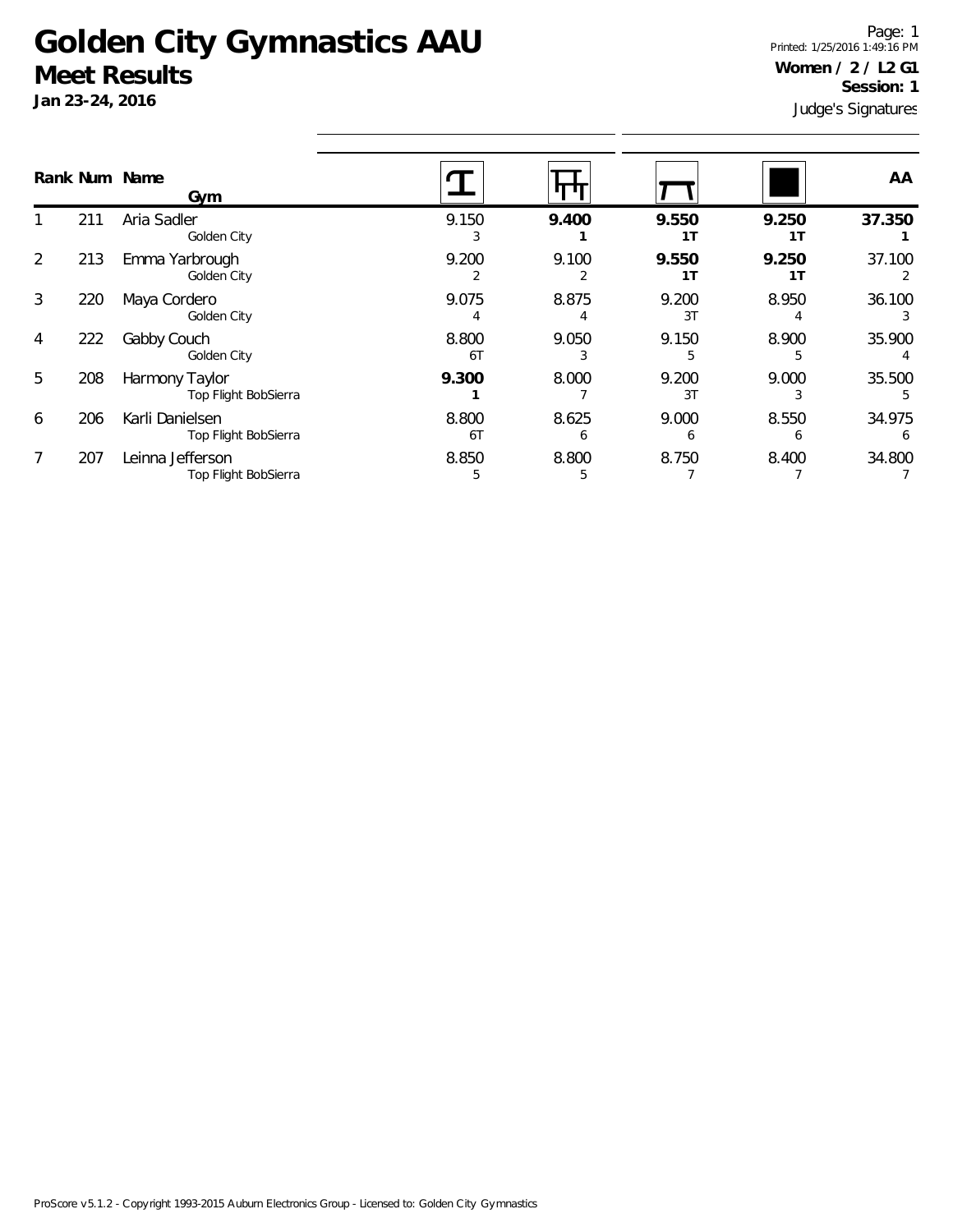## **Golden City Gymnastics AAU Meet Results**

**Jan 23-24, 2016**

Judge's Signatures Page: 1 Printed: 1/25/2016 1:49:32 PM **Women / 2 / L2 G2 Session: 1**

|   |     | Rank Num Name<br>Gym                  |             |            |            |                         | AA          |
|---|-----|---------------------------------------|-------------|------------|------------|-------------------------|-------------|
|   | 212 | Natalie Kruse<br>Golden City          | 9.300<br>2T | 8.750      | 9.400      | 9.250                   | 36.700      |
| 2 | 221 | Sianna Blanton<br>Golden City         | 9.450       | 9.275      | 9.200      | 8.750<br>4 <sub>T</sub> | 36.675      |
| 3 | 214 | Lola Poe<br>Golden City               | 8.850<br>h  | 8.825      | 9.300      | 9.400<br>1T             | 36.375      |
| 4 | 203 | Adrianaeliz Nunez<br>SportsRock       | 8.875<br>5  | 8.200<br>b | 9.350      | 9.400<br>1T             | 35.825      |
| 5 | 215 | Maddie Toohey<br>Golden City          | 9.300<br>2T | 9.150      | 8.550      | 8.650                   | 35.650      |
| 6 | 205 | Delaney Goeggle<br>Naples Progressive | 9.250       | 8.300<br>5 | 8.850<br>5 | 8.750<br>4 <sup>T</sup> | 35.150<br>6 |
| 7 | 210 | Miki Kimura<br>Top Flight BobSierra   | 8.500       | 7.650      | 8.800      | 8.600                   | 33.550      |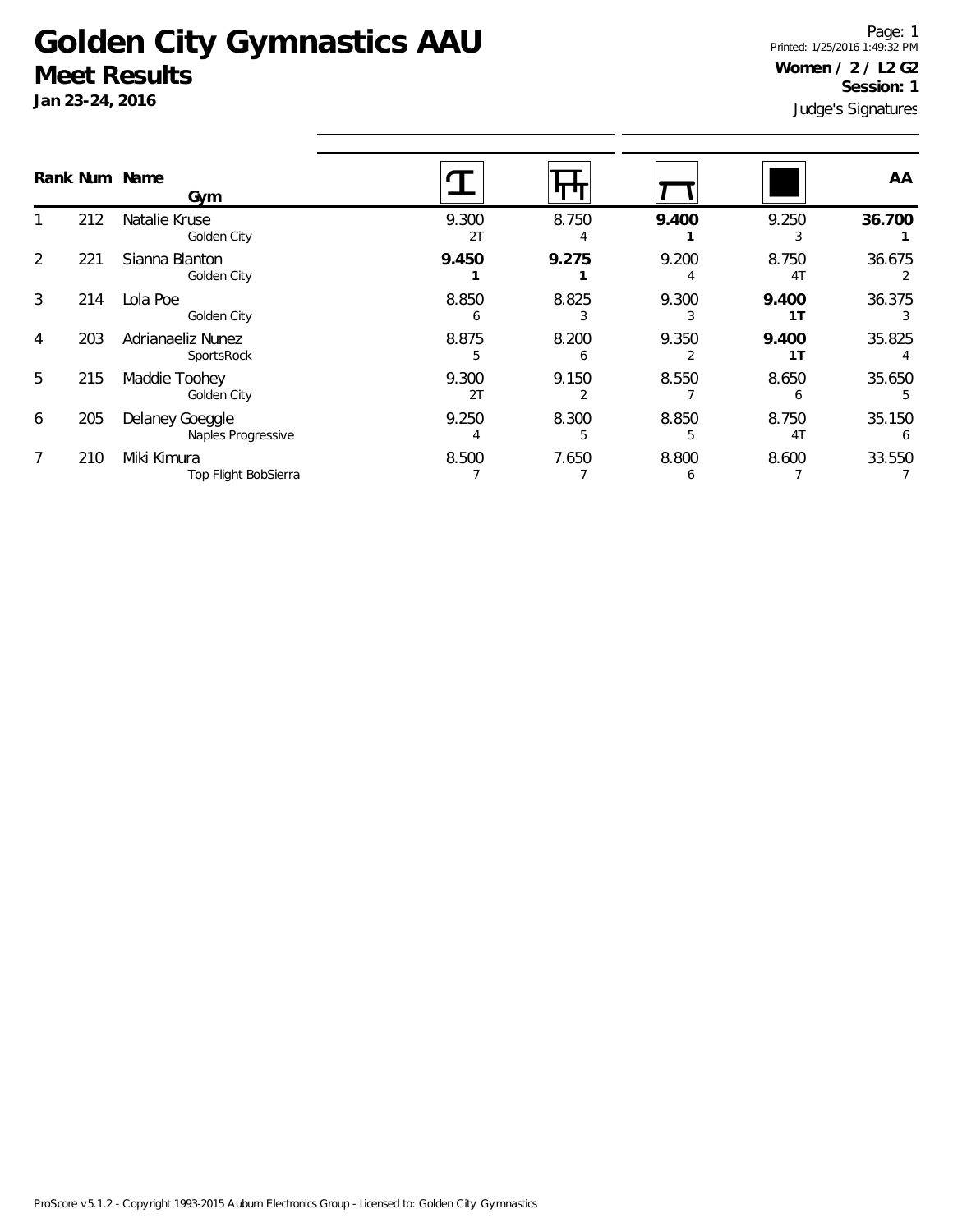## **Golden City Gymnastics AAU Meet Results**

**Jan 23-24, 2016**

Judge's Signatures Page: 1 Printed: 1/25/2016 1:49:47 PM **Women / 2 / L3 G3 Session: 1**

|    |     | Rank Num Name<br>Gym                  |                         |            |               |                         | AA                       |
|----|-----|---------------------------------------|-------------------------|------------|---------------|-------------------------|--------------------------|
|    | 216 | Lillian Freeman<br>Golden City        | 9.450<br>1 <sub>T</sub> | 9.450      | 9.250         | 9.250                   | 37.400                   |
| 2  | 217 | Mackenzie Gallagher<br>Golden City    | 9.250<br>6              | 9.100      | 9.650         | 9.350<br>1T             | 37.350                   |
| 3  | 201 | Stephanie Kirk<br>SportsRock          | 9.350<br>4 <sub>T</sub> | 9.125      | 9.450         | 9.350<br>1T             | 37.275                   |
| 4T | 219 | Olivia Alride<br>Golden City          | 9.450<br>1T             | 9.225      | 9.400<br>$3*$ | 8.800<br>7T             | 36.875<br>4 <sub>T</sub> |
| 4T | 218 | Lily Clark<br>Golden City             | 9.350<br>4 <sub>T</sub> | 8.925<br>5 | 9.400<br>$3*$ | 9.200<br>4T             | 36.875<br>4 <sub>T</sub> |
| 6  | 202 | Jeylimar Velez<br>SportsRock          | 9.400<br>3              | 8.750      | 8.900         | 9.200<br>4 <sub>T</sub> | 36.250<br>6              |
| 7  | 204 | Annabelle Daley<br>Naples Progressive | 9.050<br>8              | 8.800<br>6 | 8.650<br>8    | 8.800<br>7T             | 35.300                   |
| 8  | 200 | Julissa Ramirez<br>SportsRock         | 9.150                   | 8.000<br>8 | 9.150<br>6    | 8.850<br>6              | 35.150<br>8              |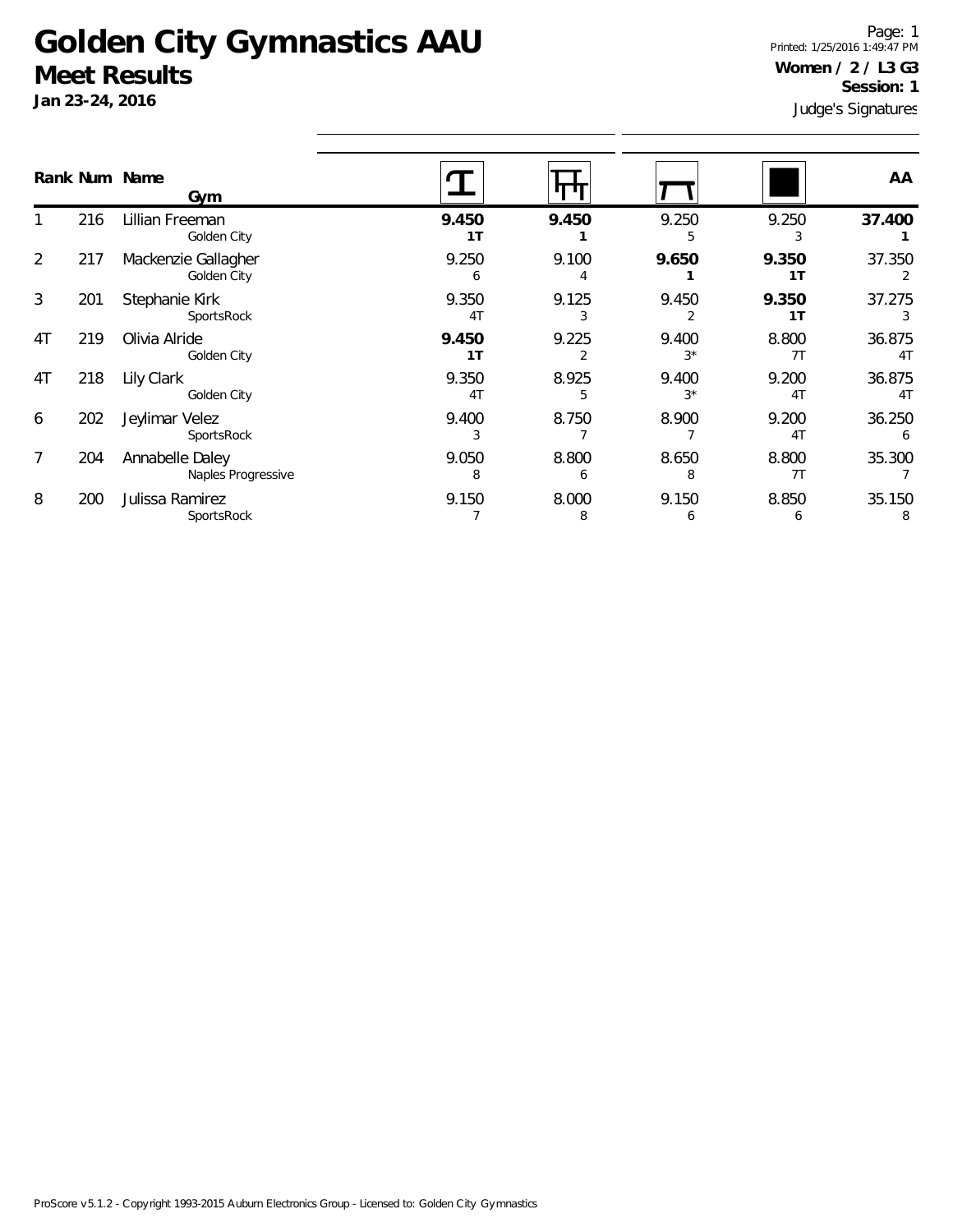## **Golden City Gymnastics AAU Team Results**

**Jan 23-24, 2016**

**Session: 1**

| Rank | Gym                  | Team | Score   |             |                                    |        |        |
|------|----------------------|------|---------|-------------|------------------------------------|--------|--------|
|      | SportsRock           | 2SM  | 109.875 | 27.900      | 26.075                             | 27.950 | 27.950 |
| 2    | Top Flight BobSierra | 2SM  | 105.525 | 26.950<br>◠ | 25.425<br>$\overline{\phantom{0}}$ | 27.000 | 26.150 |